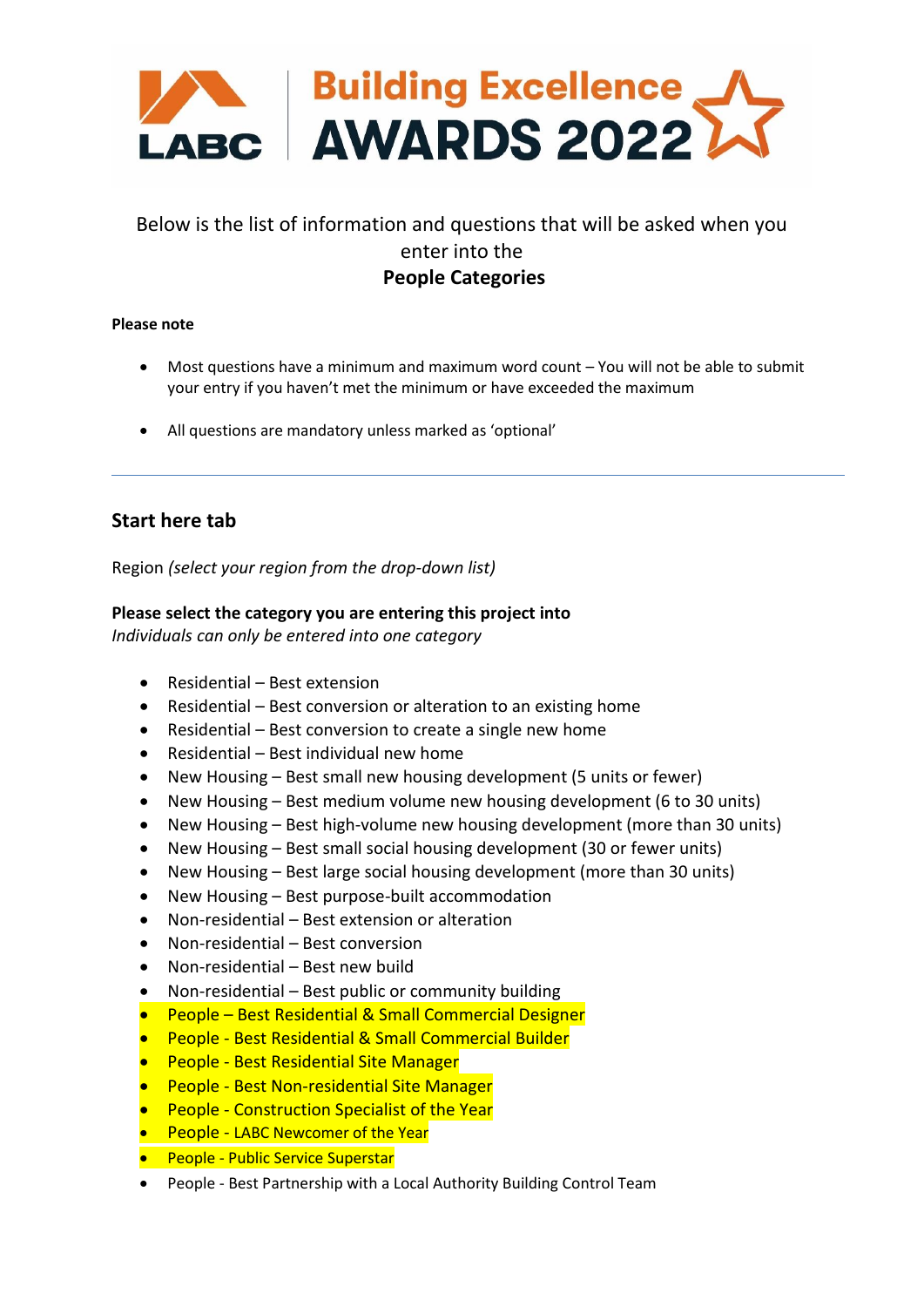Project, nominee (person) or partner company name

Local Authority Building Control Team *(select the Local Authority you worked with/or have the relationship with from the drop-down list)*

## **Submitter Information tab**

*You will need to fill in the details of the person completing the form including:*

Do you work in a local authority building control team? Yes/No

First name Last name Job title Company Email Telephone Company Twitter username (optional)

*This is going to be the main point of contact if we have any queries regarding the entry*

## **Nominee Information tab**

*You will need to fill in the details of the person you are nominating and the building control surveyor you (if self-nominating) or your nominee has the best or most longstanding relationship with.*

Nominee first name Nominee last name Nominee job title Nominee company Nominee email Nominee phone Company twitter username (optional) Address line 1 Address line 2 (optional) Town/city Postcode

Building Control Surveyor first name Building Control Surveyor last name Building Control Surveyor job title Building Control Surveyor email Building Control Surveyor phone number